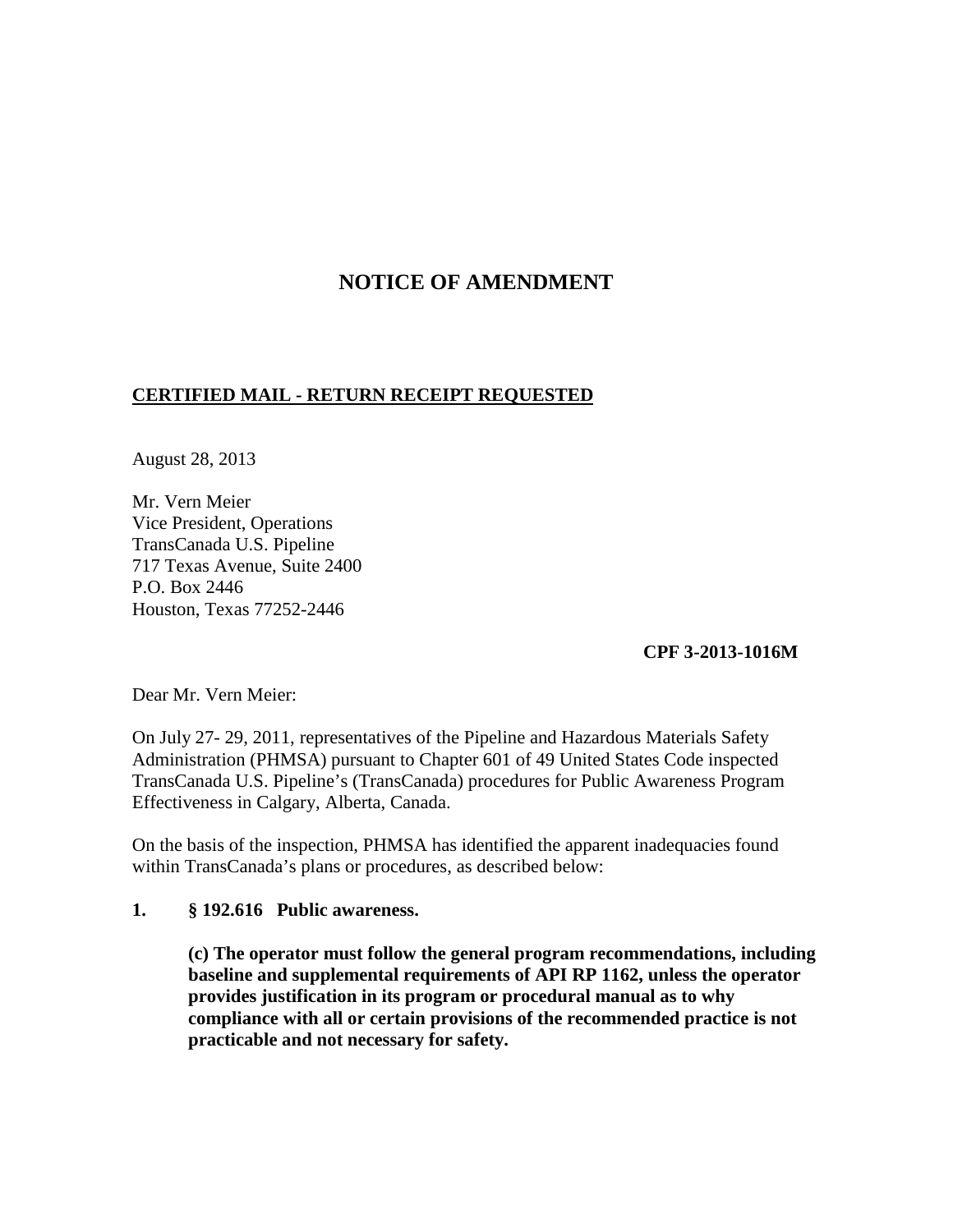TransCanada's procedures are inadequate because its Public Awareness Plan does not include a written process for conducting an annual implementation review per API RP 1162 that verifies the program has been implemented.

TransCanada's procedures are inadequate because its Public Awareness Plan does not include a written process for conducting the annual supplemental review for the entire system according to all twelve elements listed in API RP 1162. In addition, the plan does not reference the use of the supplemental review template located on internal share point site.

TransCanada's procedures are inadequate because its Public Awareness Plan does not include a written process ensuring that information about its response capabilities is shared and that a liaison relationship with emergency officials is maintained at an acceptable interval.

TransCanada's procedures are inadequate because its Public Awareness Plan does not include a written process for documenting the annual implementation review at the corporate or regional level.

TransCanada's procedures are inadequate because its Public Awareness Plan does not include a written process to document the results of the annual implementation review. The Plan does not identify what was changed; when the change was to be completed; who completed the change; and when the change was completed.

TransCanada's procedures are inadequate because its Public Awareness Plan does not include a written process for measuring "Understandability of Message Content" that assess the percentage of the intended stakeholder audiences that understood and retained key information for stakeholder audiences.

TransCanada's procedures are inadequate because its Public Awareness Plan does not include a written process that defines what are appropriate preventive behavior measures, appropriate responses, and appropriate mitigating behaviors that augment the Plan's performance.

TransCanada's procedures are inadequate because its Public Awareness Plan does not include a written process to measure bottom line results, such as affected public's perception of the safety of the operator's system or provide justification in its program.

TransCanada's procedures are inadequate because its Public Awareness Plan does not include a written process that documents the changes, recommendations, responsibilities, and completion of changes during the effectiveness evaluation.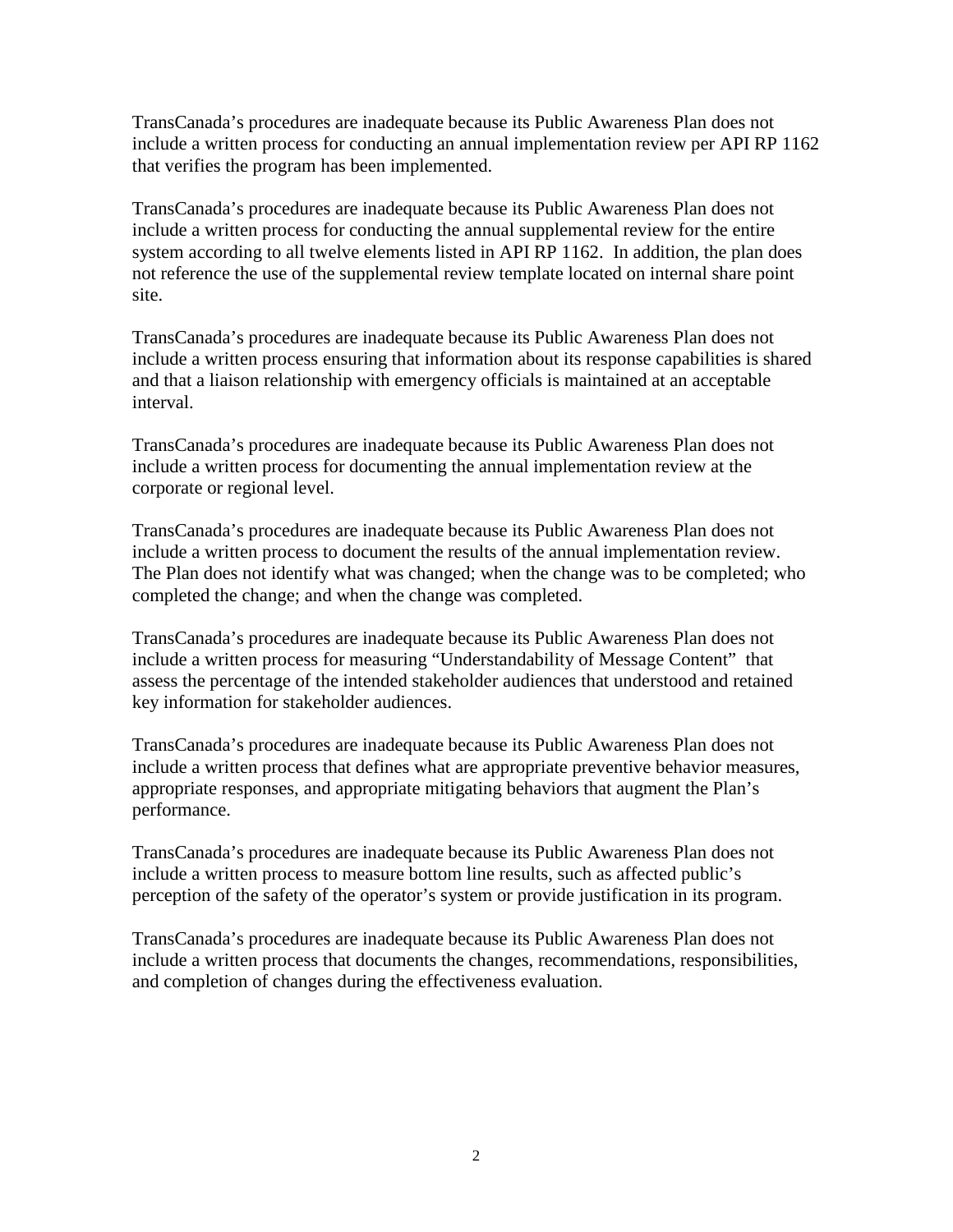### **2. § 192.616 Public awareness.**

# **(d) The operator's program must specifically include provisions to educate the public, appropriate government organizations, and persons engaged in excavation related activities on:**

TransCanada's procedures are inadequate because its Public Awareness Plan's baseline messaging to public officials and excavators does not contain all the messages required from API RP 1162.

# **3. § 192.616 Public awareness.**

## **(e) The program must include activities to advise affected municipalities, school districts, businesses, and residents of pipeline facility locations.**

TransCanada's procedures are inadequate because its Public Awareness Plan does not include a written process to ensure that affected schools are properly advised of appropriate safety messages including the pipeline facility locations.

# **4**. **§ 192.616 Public awareness.**

## **(f) The program and the media used must be as comprehensive as necessary to reach all areas in which the operator transports gas.**

TransCanada's procedures are inadequate because its Public Awareness Plan does not include a written process for periodically evaluating the need for using other languages to communicate with its stakeholder audiences and determining when to provide messaging in alternate languages.

### Response to this Notice

This Notice is provided pursuant to 49 U.S.C. § 60108(a) and 49 C.F.R. § 190.237. Enclosed as part of this Notice is a document entitled *Response Options for Pipeline Operators in Compliance Proceedings*. Please refer to this document and note the response options. Be advised that all material you submit in response to this enforcement action is subject to being made publicly available. If you believe that any portion of your responsive material qualifies for confidential treatment under 5 U.S.C. 552(b), along with the complete original document you must provide a second copy of the document with the portions you believe qualify for confidential treatment redacted and an explanation of why you believe the redacted information qualifies for confidential treatment under 5 U.S.C. 552(b). If you do not respond within 30 days of receipt of this Notice, this constitutes a waiver of your right to contest the allegations in this Notice and authorizes the Associate Administrator for Pipeline Safety to find facts as alleged in this Notice without further notice to you and to issue a Final Order.